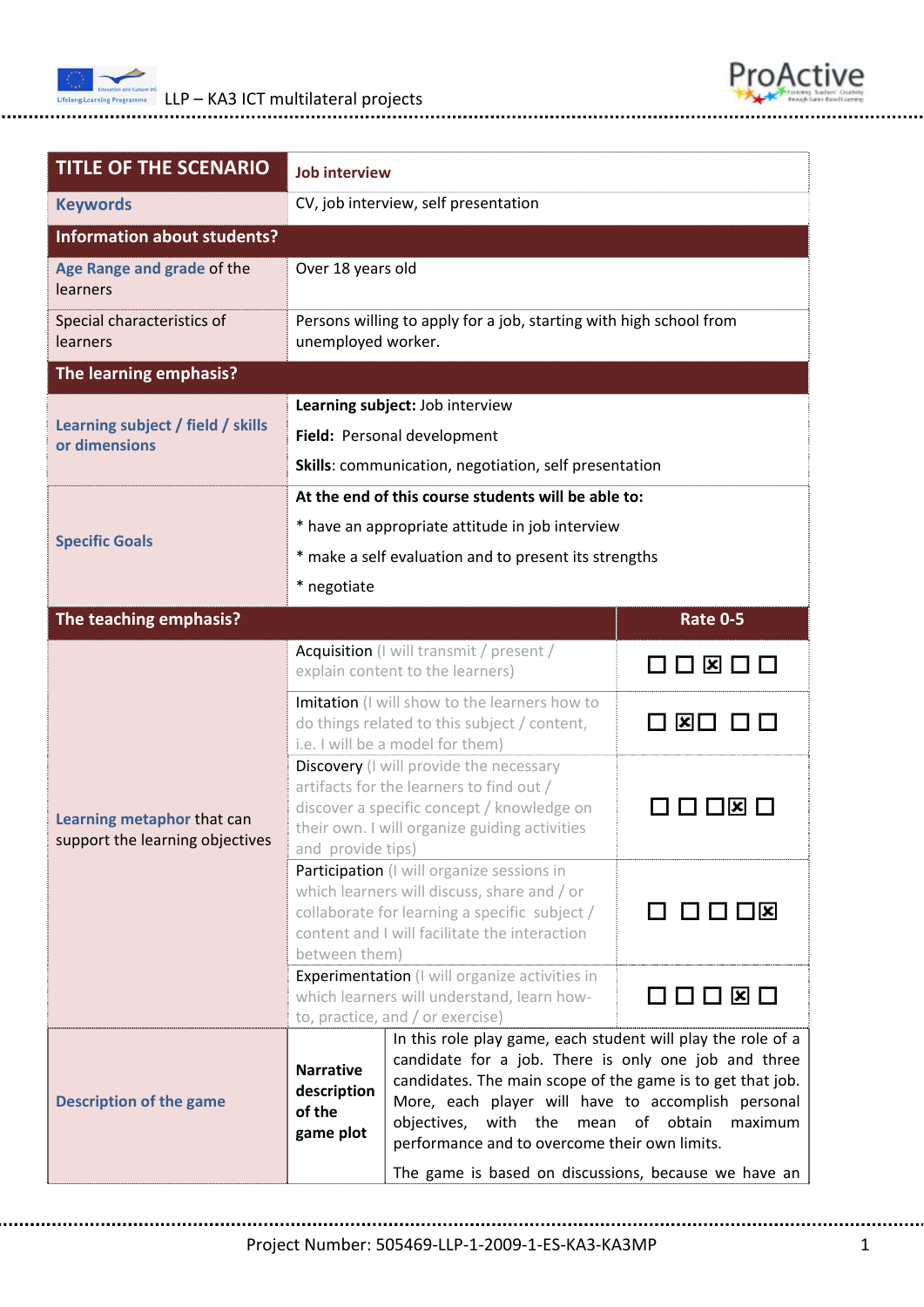



|                                                                                                       | group interview, with three students (candidates) and an<br>interviewer (trainer). Communication, expressing ideas<br>and attitudes, behavioral observation is the key game.                                                                                                                      |                                                                                                                                                 |                                   |                                 |
|-------------------------------------------------------------------------------------------------------|---------------------------------------------------------------------------------------------------------------------------------------------------------------------------------------------------------------------------------------------------------------------------------------------------|-------------------------------------------------------------------------------------------------------------------------------------------------|-----------------------------------|---------------------------------|
|                                                                                                       |                                                                                                                                                                                                                                                                                                   | Each user must get inside a character and to get hold its<br>features. They should not neglect general scope of the<br>game: obtaining the job. |                                   |                                 |
|                                                                                                       | <b>Goals</b>                                                                                                                                                                                                                                                                                      | There is a general scope: to be employed, but also<br>individual objectives                                                                     |                                   |                                 |
|                                                                                                       |                                                                                                                                                                                                                                                                                                   | Trainer - the interviewer                                                                                                                       |                                   |                                 |
|                                                                                                       | <b>Characters</b>                                                                                                                                                                                                                                                                                 | <b>Ionela Vasilescu</b> $-$ is a jovial person, confident, she loves<br>life and she has many friends.                                          |                                   |                                 |
|                                                                                                       |                                                                                                                                                                                                                                                                                                   | Viorica Georgescu $-$ she is very pessimistic                                                                                                   |                                   |                                 |
|                                                                                                       |                                                                                                                                                                                                                                                                                                   | Mihai Dumitrescu is a good professional                                                                                                         |                                   |                                 |
|                                                                                                       | <b>Scenes</b>                                                                                                                                                                                                                                                                                     | A meeting room                                                                                                                                  |                                   |                                 |
|                                                                                                       |                                                                                                                                                                                                                                                                                                   |                                                                                                                                                 | <b>Learning</b><br>settings       | <b>Estimated</b><br><b>Time</b> |
|                                                                                                       | Before the game:                                                                                                                                                                                                                                                                                  |                                                                                                                                                 |                                   |                                 |
|                                                                                                       | The trainer will underline aspects related by<br>a job interview, using questions/answers. He<br>can also use materials (PP presentations,<br>short movies with good and bad examples<br>on the subject) all these aspects can be also<br>discovered and discussed, with the help of<br>students. |                                                                                                                                                 | In the<br>classroom<br>/ Online   | 30 min                          |
|                                                                                                       | During the game:                                                                                                                                                                                                                                                                                  |                                                                                                                                                 |                                   |                                 |
| <b>Narrative Description of</b><br>learning activities - step by step<br>organization and structuring | Trainer has an important role being the<br>employer, so he will supervise the session,<br>imposing a new rhythm of the discussions<br>and triggering unpredictable events meant<br>to influence participants' attitudes. He has<br>to lead the discussions.                                       |                                                                                                                                                 | In the<br>classroom<br>/ Online / | <b>50 min</b>                   |
|                                                                                                       | After the game:                                                                                                                                                                                                                                                                                   |                                                                                                                                                 |                                   |                                 |
|                                                                                                       | Debriefing session. Discussions with all<br>students about attitudes, dialogue,<br>problems, key moments, and accomplished<br>scope.                                                                                                                                                              |                                                                                                                                                 | In the<br>classroom<br>/ Online   | 20 min                          |
|                                                                                                       |                                                                                                                                                                                                                                                                                                   |                                                                                                                                                 |                                   | <b>Total: 100</b><br>min        |
| How will I evaluate students?                                                                         |                                                                                                                                                                                                                                                                                                   |                                                                                                                                                 |                                   |                                 |
| <b>Evaluation approach</b>                                                                            | Recorded session<br>⋗<br>Analyze attitudes dialogue and accomplished scope.<br>➤<br>Continuous monitoring<br>➤                                                                                                                                                                                    |                                                                                                                                                 |                                   |                                 |